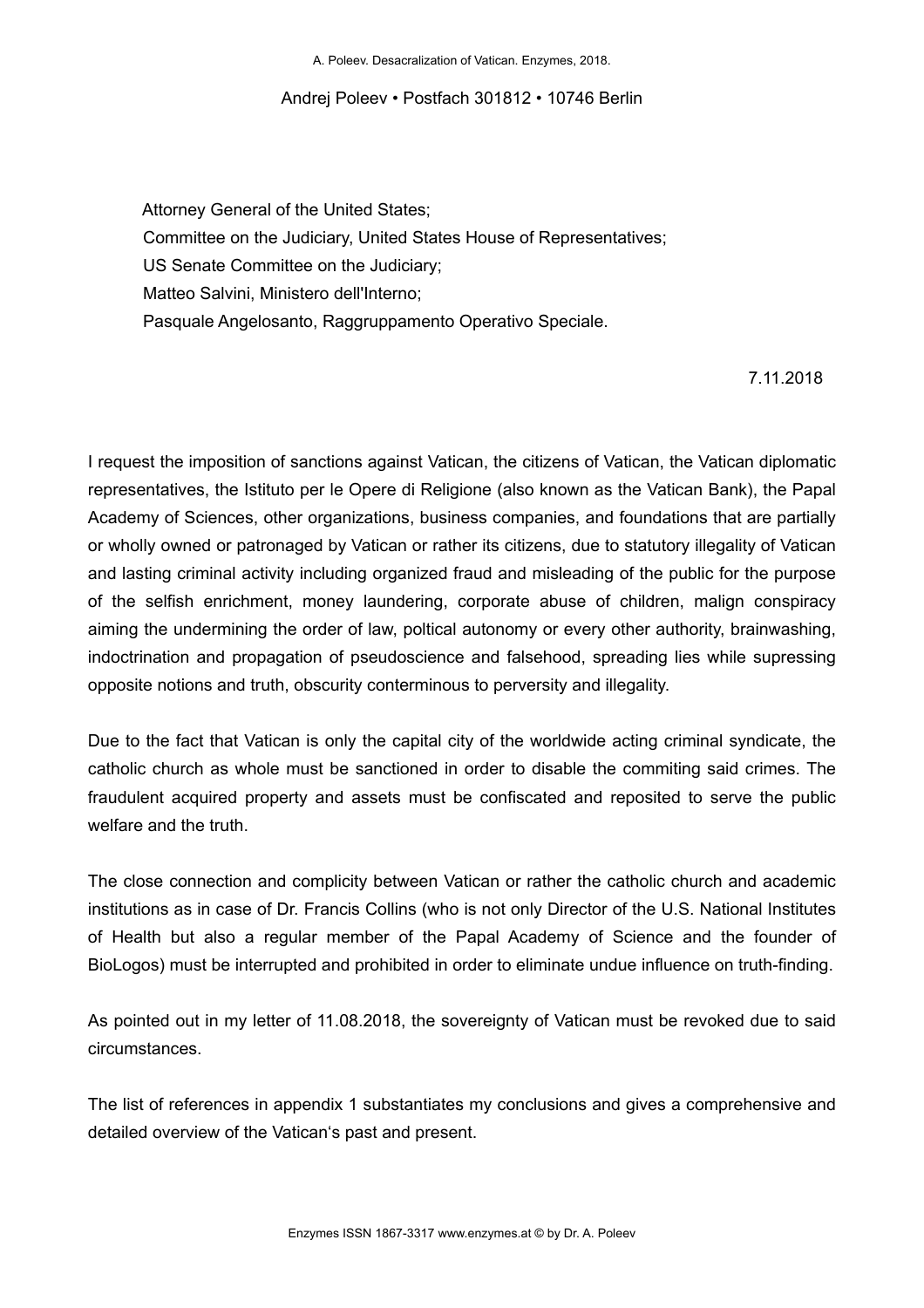Appendix 2 lists officials, persons and organizations to whom the sanctions must be imposed. These people are grumblers and faultfinders; they follow their own evil desires; they boast about themselves and flatter others for their own advantage, as said in Jude 1:16.

Andrej Polser

Dr. Andrej Poleev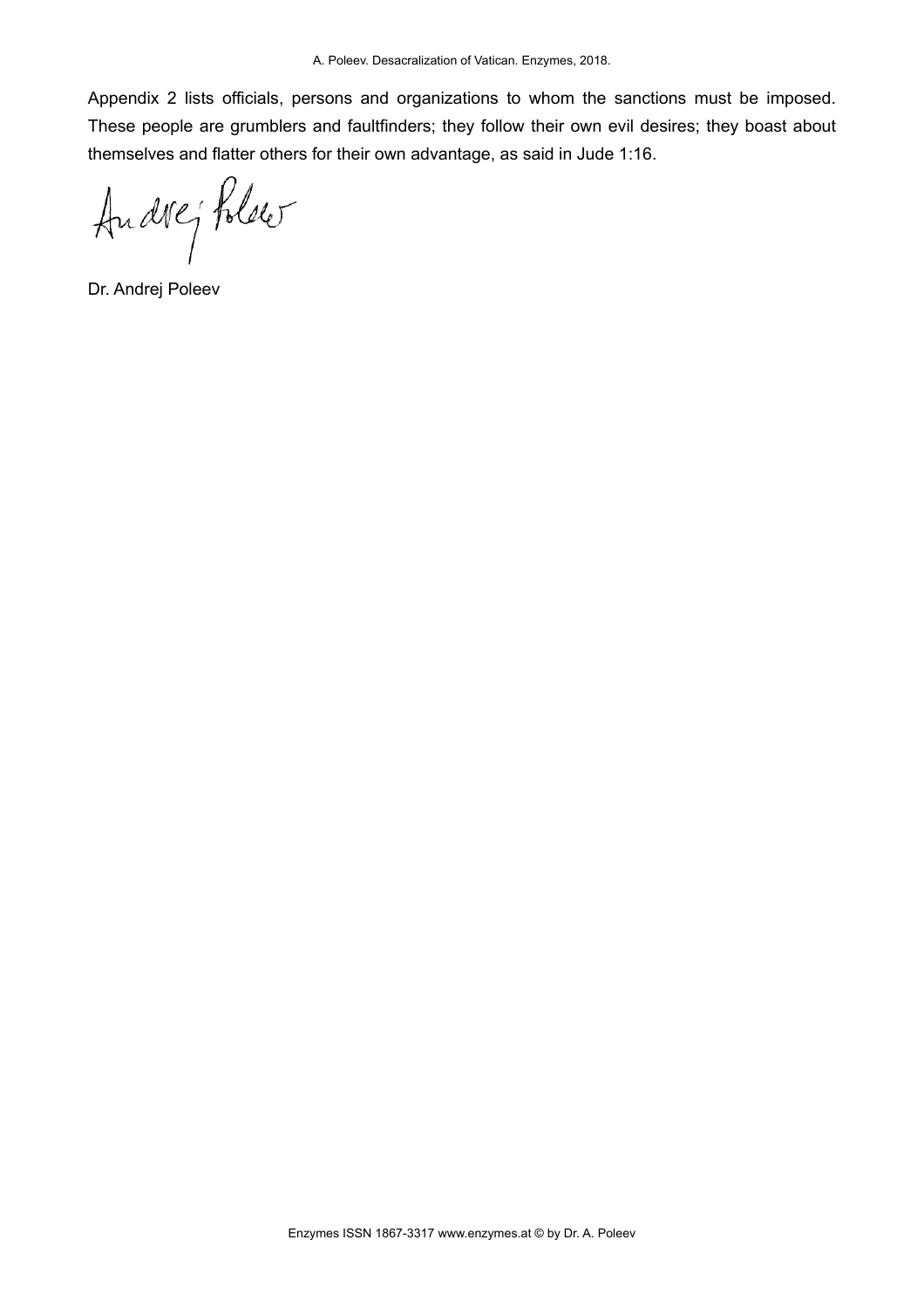Appendix 1. List of references.

The Constitution of Italian Republic. [http://www.senato.it/documenti/repository/istituzione/costituzione\\_inglese.pdf](http://www.senato.it/documenti/repository/istituzione/costituzione_inglese.pdf)

Lateran Treaty (English translation). [http://www.vaticanstate.va/content/dam/vaticanstate/documenti/leggi-e-decreti/Normative-Penali-e-](http://www.vaticanstate.va/content/dam/vaticanstate/documenti/leggi-e-decreti/Normative-Penali-e-Amministrative/LateranTreaty.pdf)[Amministrative/LateranTreaty.pdf](http://www.vaticanstate.va/content/dam/vaticanstate/documenti/leggi-e-decreti/Normative-Penali-e-Amministrative/LateranTreaty.pdf)

Clerical fascism.

[https://en.wikipedia.org/wiki/Clerical\\_fascism](https://en.wikipedia.org/wiki/Clerical_fascism)

Guidelines on the Use of Psychology in the Admission and Formation of Candidates for the Priesthood by Congregation for Catholic Education.

http://www.vatican.va/roman curia/congregations/ccatheduc/documents/ [rc\\_con\\_ccatheduc\\_doc\\_20080628\\_orientamenti\\_en.html](http://www.vatican.va/roman_curia/congregations/ccatheduc/documents/rc_con_ccatheduc_doc_20080628_orientamenti_en.html)

Avro Manhattan. The Vatican Billions, 1983.

Werner Huth. Glaube, Ideologie und Wahn. Das Ich zwischen Realität und Illusion, 1984.

Mark Aarons and John Loftus. Unholy Trinity: How the Vatican's Nazi Networks Betrayed Western Intelligence to the Soviets. St.Martin's Press, 1992.

Charles Raw. The Moneychangers: How the Vatican Bank Enabled Roberto Calvi to Steal 250 Million Dollars for the Heads of the P2 Masonic Lodge. Harvill Press, 1992.

Frank Pellegrini. The Vatican Pipeline: U.S. intelligence document links \$170 million in Nazi gold to the Vatican. Time, 22 July 1997.

<http://www.time.com/time/search/article/0,8599,8505,00.html>

Carsten Frerk. [Finanzen und Vermögen der Kirchen in Deutschland](http://carstenfrerk.de/wb/buecher/finanzen-und-vermoegen-der-kirchen-in-deutschland.php), 2002.

Carsten Frerk. [Violettbuch Kirchenfinanzen. Wie der Staat die Kirchen finanziert,](http://carstenfrerk.de/wb/buecher/violettbuch-kirchenfinanzen.php) 2010.

Carsten Frerk. [Gottes Werk und unser Beitrag. Kirchenfinanzierung in Österreich,](http://carstenfrerk.de/wb/buecher/gottes-werk-und-unser-beitrag.php) 2012.

Giancarlo Galli. Finanza bianca. La Chiesa, i soldi, il potere. Mondadori, 2004.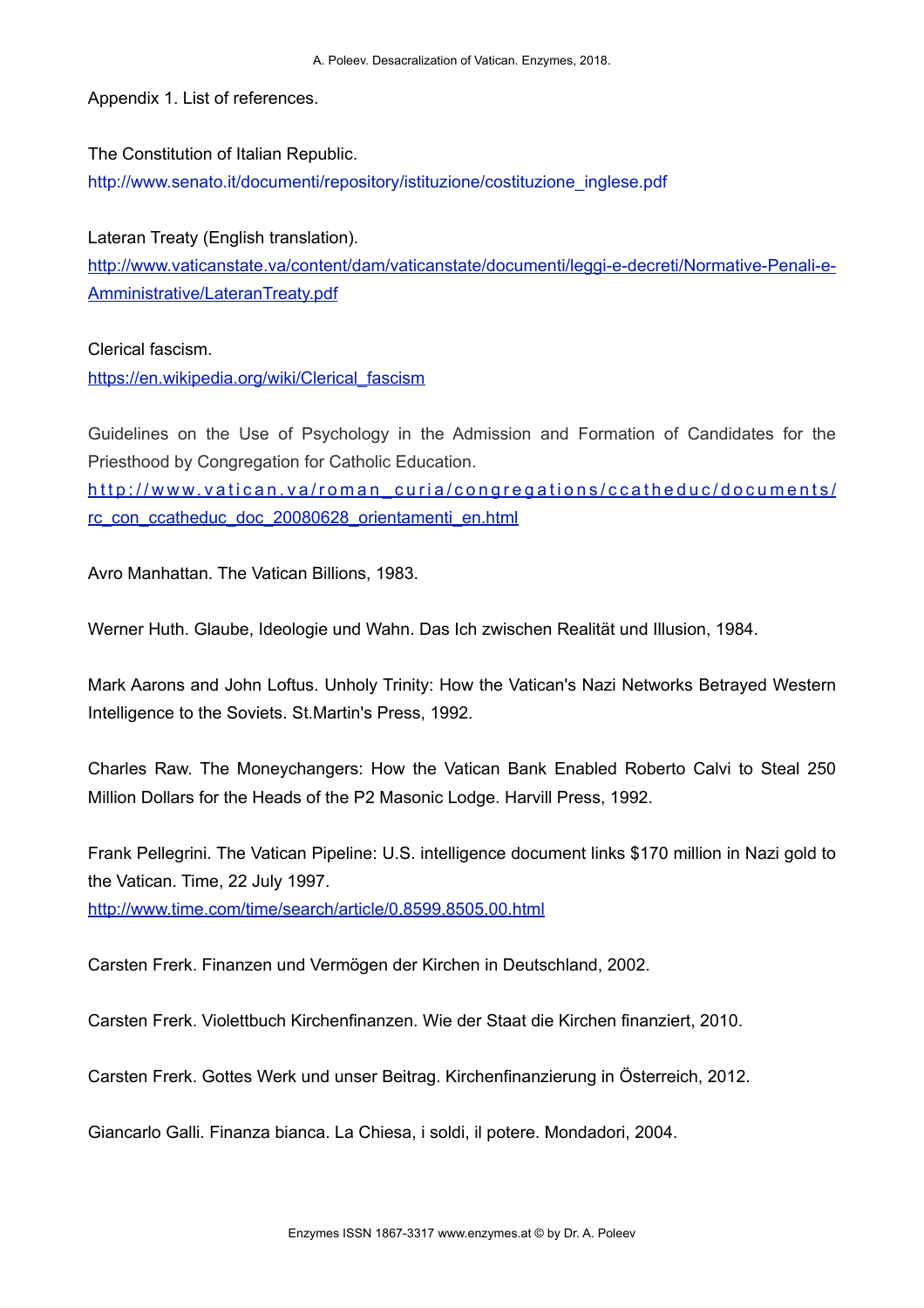John F. Pollard. Money and the Rise of the Modern Papacy: Financing the Vatican, 1850–1950. Cambridge University Press, 2005.

Gianluigi Nuzzi. Vaticano S.p.A., 2009.

Gianluigi Nuzzi. Sua Santità. Le carte segrete di Benedetto XVI, 2012.

Tony Abse. Vatican: Rotten to the core. The Weekly Worker, 4.07.2013. <https://weeklyworker.co.uk/worker/969/vatican-rotten-to-the-core/>

Fidelius Schmid. Gottes schwarze Kasse. Der Papst und die zwielichtigen Geschäfte der Vatikanbank. Eichborn-Verlag, 2013.

Tobias Bayer. Vatikan entdeckt Hunderte Millionen auf Geheimkonten. Die Welt, 4.12.2014. [http://www.welt.de/wirtschaft/article135027238/Vatikan-entdeckt-Hunderte-Millionen-auf-](http://www.welt.de/wirtschaft/article135027238/Vatikan-entdeckt-Hunderte-Millionen-auf-Geheimkonten.html)[Geheimkonten.html](http://www.welt.de/wirtschaft/article135027238/Vatikan-entdeckt-Hunderte-Millionen-auf-Geheimkonten.html)

Gordon Thomas, Max Morgan-Witts. Pontiff: The Vatican, the KGB, and the Year of the Three Popes. Open Road Media, 2014.

David Kertzer. The Pope and Mussolini: The Secret History of Pius XI and the Rise of Fascism in Europe. Oxford University Press, 2014.

Antony Stockwell. A Corrupt Tree: An Encyclopaedia of Crimes Committed by the Church of Rome Against Humanity and the Human Spirit. Xlibris Corporation, 2014.

A. Poleev. Harvest. Enzymes, 2014. <http://www.enzymes.at/download/harvest.pdf>

Gerald Posner. God's Bankers: A History of Money and Power at the Vatican. Simon & Schuster, 2015.

Gerald Steinacher. Humanitarians at War: The Red Cross in the Shadow of the Holocaust. Oxford University Press 2017.

A. Poleev. Manifest of a New time. Enzymes, 2017. <http://enzymes.at/download/manifest.html>

A.Poleev. Exorcism. Enzymes, 2017. <http://www.enzymes.at/download/exorcism.pdf>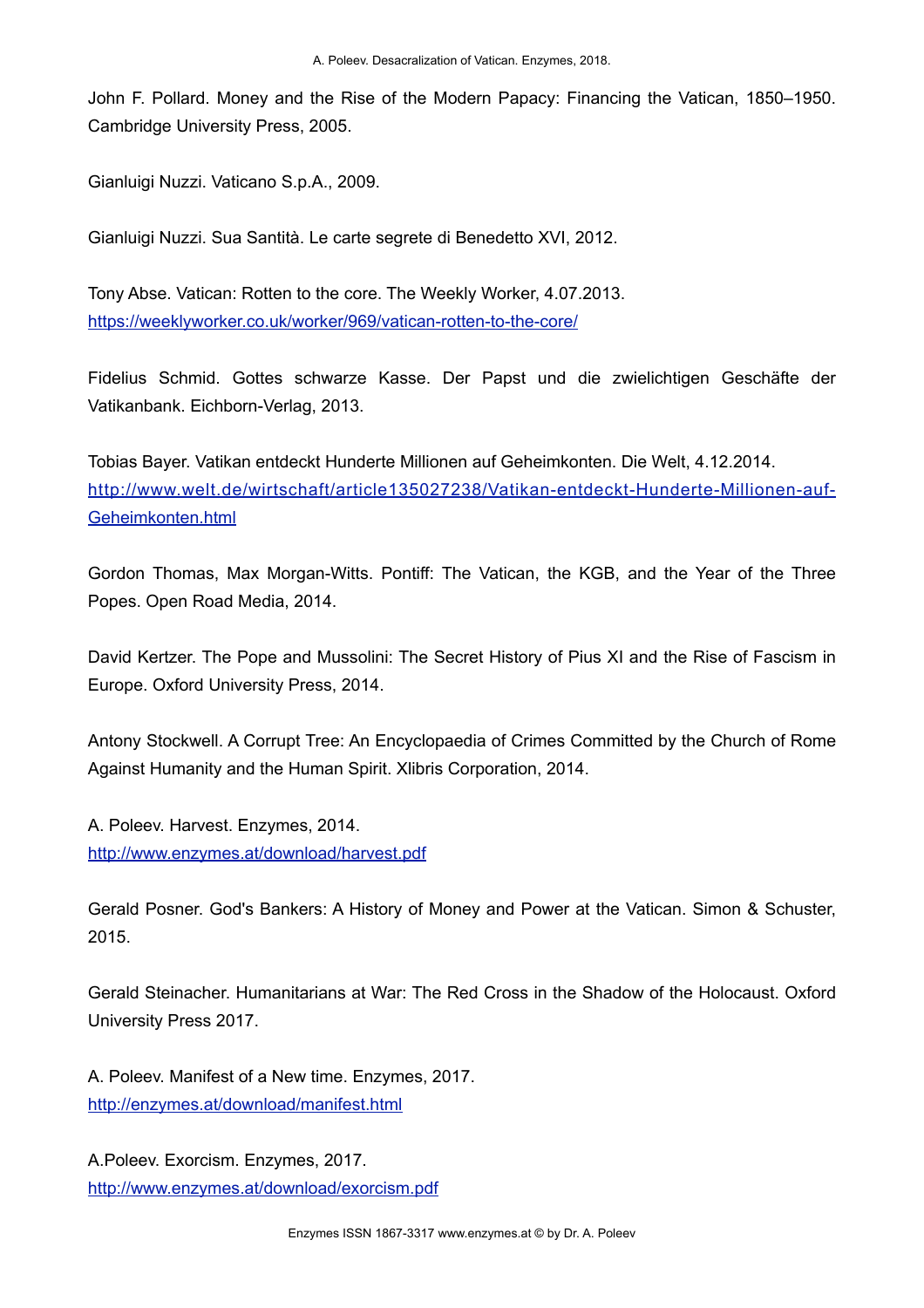Fake science. In: A. Poleev. Letters to the american people. Enzymes, 2018. <http://enzymes.at/download/letters.pdf>

A. Poleev. De amore. Enzymes, 2018. <http://www.enzymes.at/download/love.pdf>

Hochstaplerin. <http://enzymes.at/download/conwoman.pdf>

Susannah Cullinane and [Madison Park.](https://edition.cnn.com/profiles/madison-park) Abuse allegations have been leveled at the Catholic Church for decades. CNN August 21, 2018. <https://edition.cnn.com/2018/08/21/world/catholic-church-abuse-scandal-timeline/index.html>

40th Statewide Investigating Grand Jury Report on sexual abuse. <http://media-downloads.pacourts.us/InterimRedactedReportandResponses.pdf?cb=22148>

Royal Commission into Institutional Responses to Child Sexual Abuse. [https://www.childabuseroyalcommission.gov.au/](https://www.childabuseroyalcommission.gov.au)

MHG-Studie.

[https://www.dbk.de/fileadmin/redaktion/diverse\\_downloads/dossiers\\_2018/MHG-Studie-gesamt.pdf](https://www.dbk.de/fileadmin/redaktion/diverse_downloads/dossiers_2018/MHG-Studie-gesamt.pdf)

Instrumentum Laboris. Young people, the faith and vocational discernment, 2018. [http://www.vatican.va/roman\\_curia/synod/documents/rc\\_synod\\_doc\\_20180508\\_instrumentum](http://www.vatican.va/roman_curia/synod/documents/rc_synod_doc_20180508_instrumentum-xvassemblea-giovani_en.html)[xvassemblea-giovani\\_en.html](http://www.vatican.va/roman_curia/synod/documents/rc_synod_doc_20180508_instrumentum-xvassemblea-giovani_en.html)

Francesco Mangiacapra - Il blog. <https://francescomangiacapra.wordpress.com/>

Initiative gegen Kirchen-Privilegien. <http://www.kirchen-privilegien.at/>

Kirchenfinanzen. <https://www.kirchenfinanzen.de/>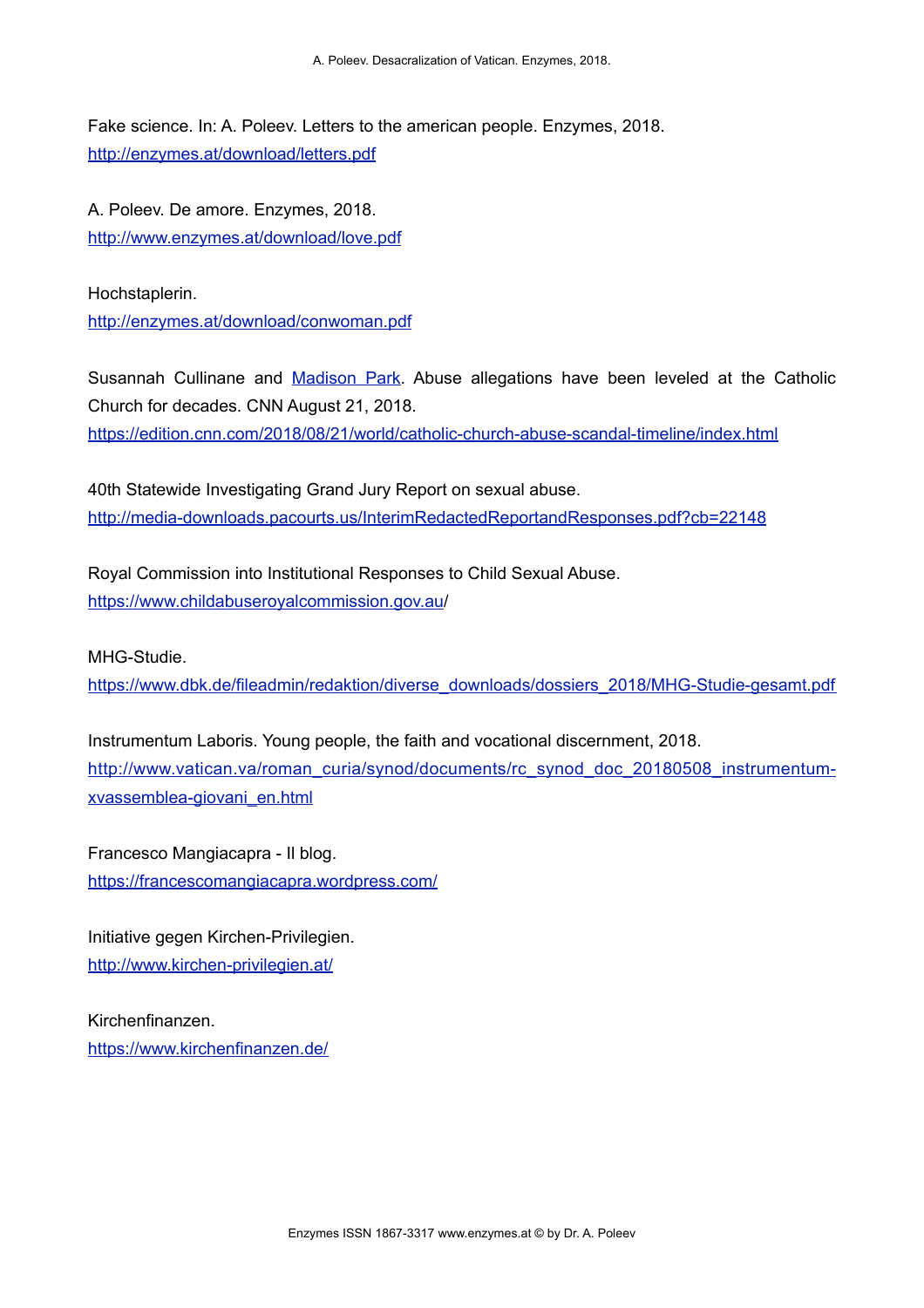Appendix 2. List of officials, persons and organizations that shall be sanctioned and whose property and assets shall be confiscated.

Jorge Mario Bergoglio alias Pope Francis and Владимир Михайлович Гундяев alias Russian Orthodox patriarch Kirill due to their outlaw cooperation.

[http://w2.vatican.va/content/francesco/en/speeches/2016/february/documents/papa](http://w2.vatican.va/content/francesco/en/speeches/2016/february/documents/papa-francesco_20160212_dichiarazione-comune-kirill.html)[francesco\\_20160212\\_dichiarazione-comune-kirill.html](http://w2.vatican.va/content/francesco/en/speeches/2016/february/documents/papa-francesco_20160212_dichiarazione-comune-kirill.html)

Istituto per le Opere di Religione. [http://www.ior.va](http://www.ior.va/)

Autorità di Informazione Finanziaria and its director Dr. René Brülhart. [http://www.aif.va](http://www.aif.va/)

Amministrazione del Patrimonio della Sede Apostolica (APSA), SWIFT APDEVAVAXXX, and its president Nunzio Galantino. [http://www.vatican.va/roman\\_curia/uffici/apsa/index\\_en.htm](http://www.vatican.va/roman_curia/uffici/apsa/index_en.htm)

Vatican news agency. [http://www.fides.org/](http://www.fides.org)

The Pontifical Academy of Sciences. <http://www.casinapioiv.va/>

Regular member of the Pontifical Academy of Sciences Francis S. Collins. <http://www.casinapioiv.va/content/accademia/en/academicians/ordinary/collins.html>

BioLogos Foundation. <https://biologos.org/>

The John Templeton Foundation and its President Heather Templeton Dill. <http://templeton.org>/

Foundational Questions Institute. <https://fqxi.org/>

Atlas Network. <https://www.atlasnetwork.org/>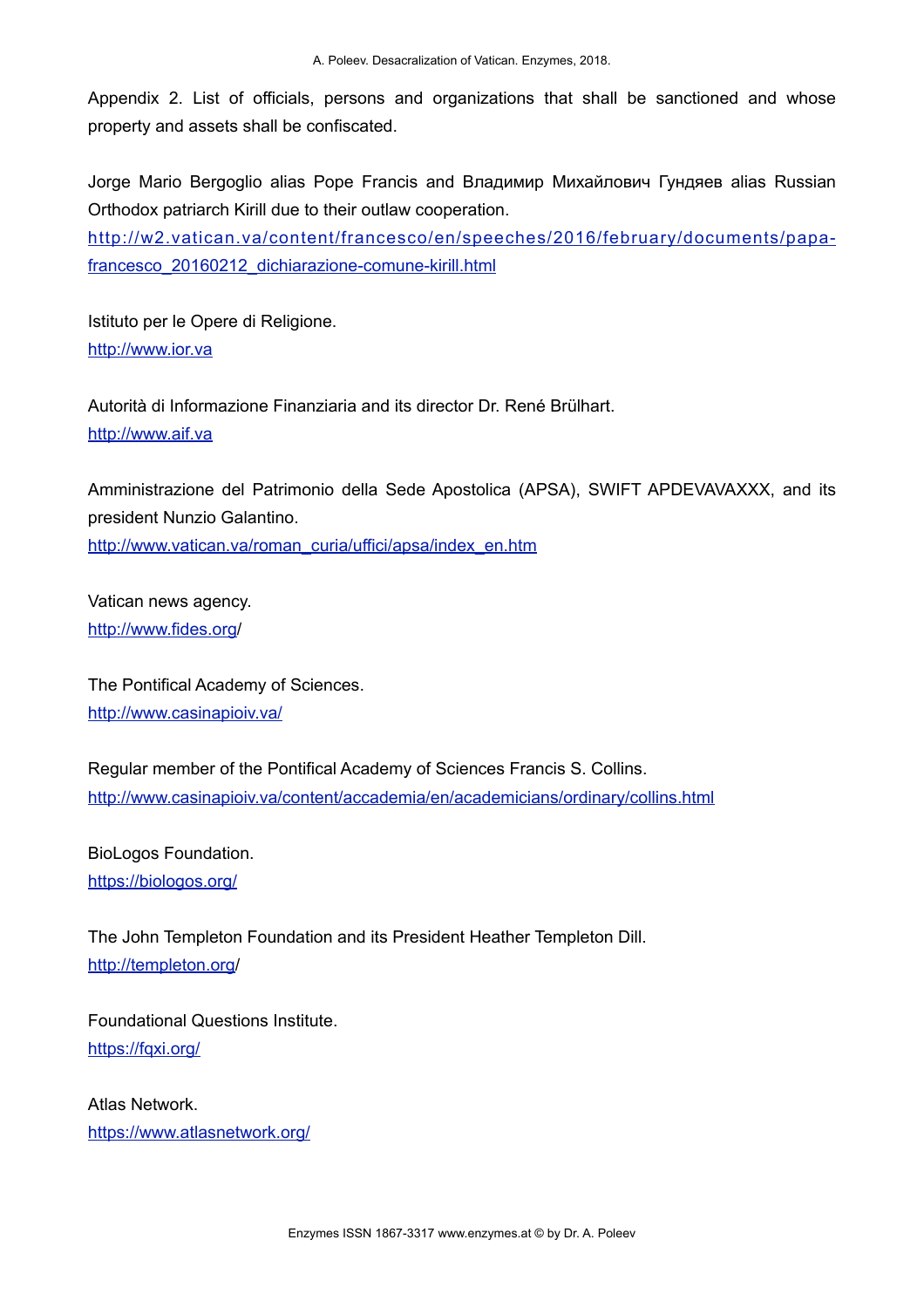United States Conference of Catholic Bishops. <http://www.usccb.org>/

The National Council of Churches. <http://nationalcouncilofchurches.us/>

Christian Coalition of America. <http://www.cc.org/>

The Catholic Press Association. [http://www.catholicpress.org/](http://www.catholicpress.org)

The Catholic Medical Association. [http://www.cathmed.org/](http://www.cathmed.org)

Charité. <https://www.charite.de/>

The International Catholic Association of Exorcists. <http://icaoe.weebly.com/> <http://www.exorcistassociation.com/>

Apostolat Militaire International. [http://www.ami-international.org/](http://www.ami-international.org)

Schweizer Bischofskonferenz. <http://www.kath.ch/sbk/>

Deutsche Bischofkonferenz. [http://www.dbk.de/](http://www.dbk.de)

Consilium Conferentiarum Episcoporum Europae (CCEE). <http://www.ccee.eu>/

Catholic orders. [https://en.wikipedia.org/wiki/Catholic\\_religious\\_order](https://en.wikipedia.org/wiki/Catholic_religious_order) [https://en.wikipedia.org/wiki/Military\\_order\\_\(religious\\_society](https://en.wikipedia.org/wiki/Military_order_(religious_society))

especially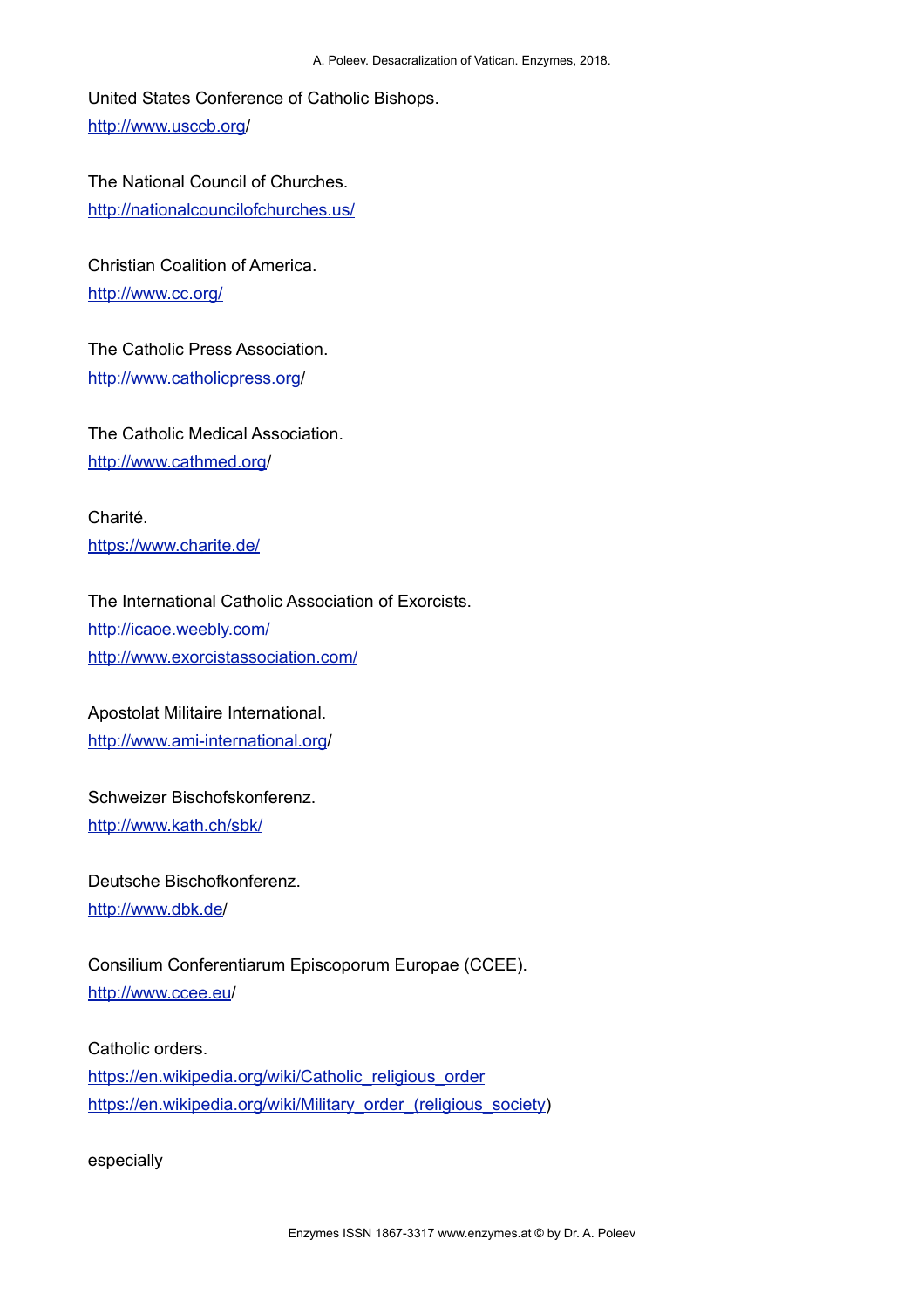Teutonic Order. [http://www.deutscher-orden.de/](http://www.deutscher-orden.de)

Ordo Fratrum Minorum. [http://www.ofm.org/](http://www.ofm.org)

Societas Iesu. <http://www.sjweb.info>/

# Centrist Democrat International – Internationale Démocrate-Chrétienne (CDI-IDC). <http://www.idc-cdi.com>/

The International Democrat Union (IDU). <http://www.idu.org>/

Christlichdemokratische Volkspartei (CVP). <http://www.cvp.ch>/

Christlich-Soziale Union (CSU). [http://www.csu.de/](http://www.csu.de)

Christlich Demokratische Union Deutschlands (CDU). <https://www.cdu.de>/

Organizations associated with the CDU. <http://www.cdu.de/partei/vereinigungen>

especially

Zentralkomitee der deutschen Katholiken (ZdK). <https://www.zdk.de/>

Bundesverband der Katholiken in Wirtschaft und Verwaltung e.V. [https://www.kkv-bund.de/](https://www.kkv-bund.de)

especially

KKV-Mitglieder im Bundestag. <http://www.kkv-bund.de/kkv-links/kkv-mitglieder-im-bundestag>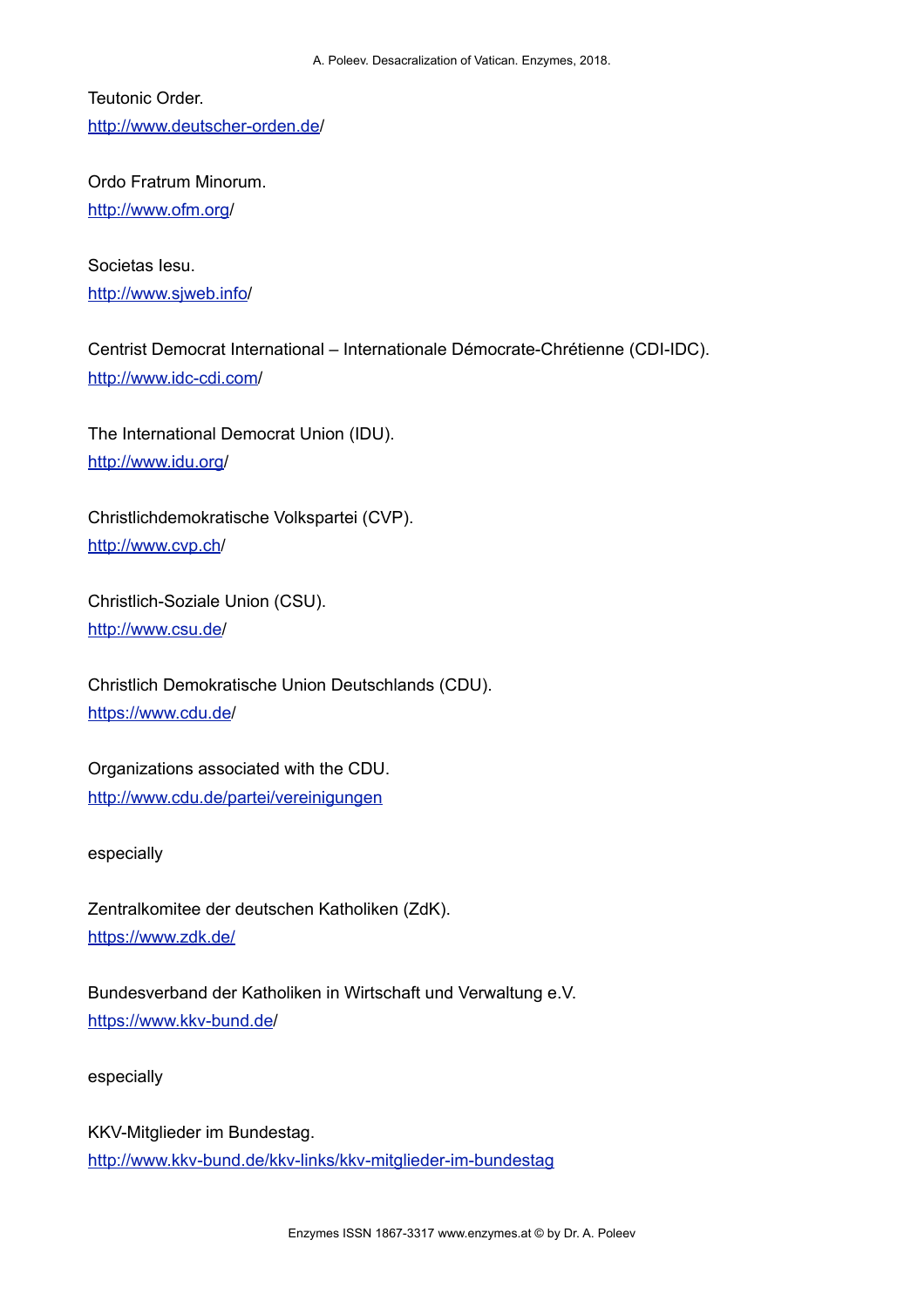Der Wirtschaftsrat der CDU e.V. <https://www.wirtschaftsrat.de>/

Bund Katholischer Unternehmer. [http://www.bku.de/](http://www.bku.de)

Der Bundesarbeitskreis Christlich Demokratischer Juristen (BACDJ). <http://www.bacdj.de>/

Katholisch-theologischer Fakultätentag e.V. <http://kthf.de/>

PAX-Bank e.G. [https://www.pax-bank.de/](https://www.pax-bank.de)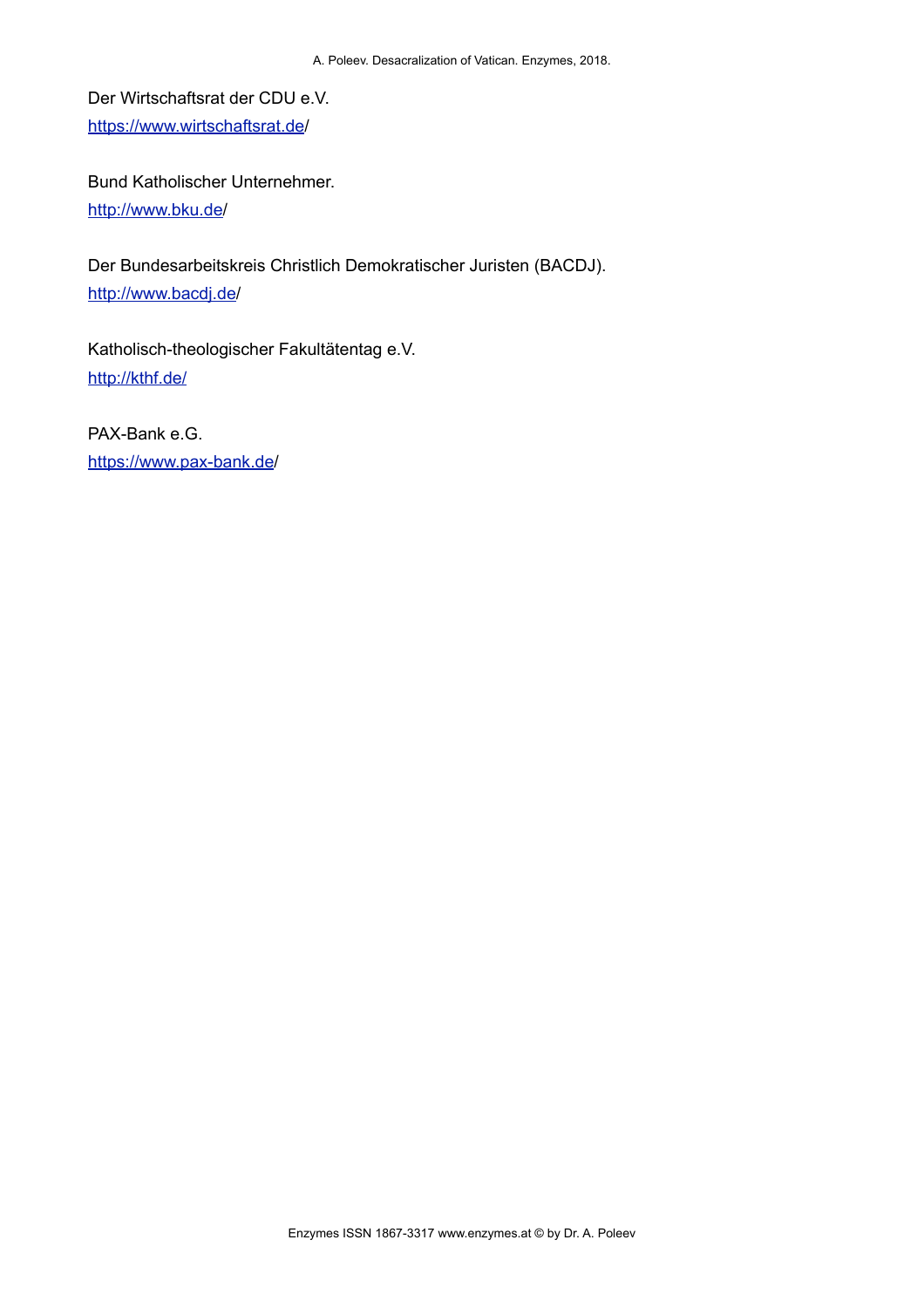A. Poleev. Desacralization of Vatican. Enzymes, 2018.

### Andrej Poleev • Postfach 301812 • 10746 Berlin

 Dr. René Brülhart Autorità di Informazione Finanziaria Palazzo San Carlo 00120 Città del Vaticano

11.08.2018

Verehrter Dr. Brülhart,

Sie müssen sich am besten mit den Finanzen des Vatikans auskennen und können mir im gegenseitigen Einvernehmen bei der Abwicklung seines Vermögens behilflich sein. Die Historiker haben ihr Urteil über diesen Staat gesprochen, es bleibt nur die Konsequenzen zu ziehen. Die Berechtigung seiner Existenz kann nicht mit dem Vertrag mit einem faschistischen Staat begründet werden, und die Unterzeichnung dieses Vertrages durch Benito Mussolini macht seinen Inhalt und Gegenstand ungültig: Genauso gut konnte damaliger Papst mit dem Teufel verhandeln und Verträge abschließen. Aus besagtem Grund sind auch nachfolgende Versuche, diesen Vertrag zu legitimieren, unrechtmäßig und unwirksam.

Es gibt auch eine Reihe anderer Gründe für meine Entscheidung, diesem Staat seine Suoveränität zu entziehen, der Italienischen Republik einzugliedern, seine Archive für die Wissenschaftler zu öffnen, und übrige Kulturgüter für die Besucher und Nutzer zugänglich zu machen.

Die Urheber und Betreiber des Vatikans wähnen sich in der Rolle der Stellvertreter von Gott auf der Erde, und die Päpste sehen sich in ihrem Amt als die Nachfolger des Apostels Petrus bestätigt. Dennoch widerspricht diese Positionierung neutestamentarischer Überlieferung. Die Päpste haben sich zu den Oberhäupter der katholischen Kirche gemacht, obwohl der Haupt der Kirche Jesus Christ ist, und alle übrigen Gläubige dazu berufen sind, ihn zu verkörpern. Im Text des Neuen Testaments ist die Rede von Aposteln, Bischöfe, Propheten, Evangelisten, Hirten, Lehrern, Gehilfen (Epheser 4:11-13, 1 Peter 2:25, Philipper 1:1), die Päpste sind dort nicht erwähnt. Erst durch das Edikt des Imperators Theodosius De fide catholica vom 27. Februar 380 A.D. wurde das Amt des Bischofs von Rom ins Leben gerufen, und seine Bezeichnung als Pontifex unterschied sich bemerkenswerter Weise von der Bezeichnug des Bischofs des Oströmischen Reiches, der als Episkop, altgriechisch Ἐπίσκοπον, d.h. Bischof tituliert wurde. Diese Unterscheidung ist kein Zufall und erklärt sich damit, daß das Christentum in der griechischen kulturhistorischen Tradition verwurzelt ist, während Rom nur beanspruchte, eine zentrale Rolle in dieser Geschichte zu spielen, was ihm keinesfalls gelungen ist. Der Grund für dieses Mißlingen besteht darin, daß die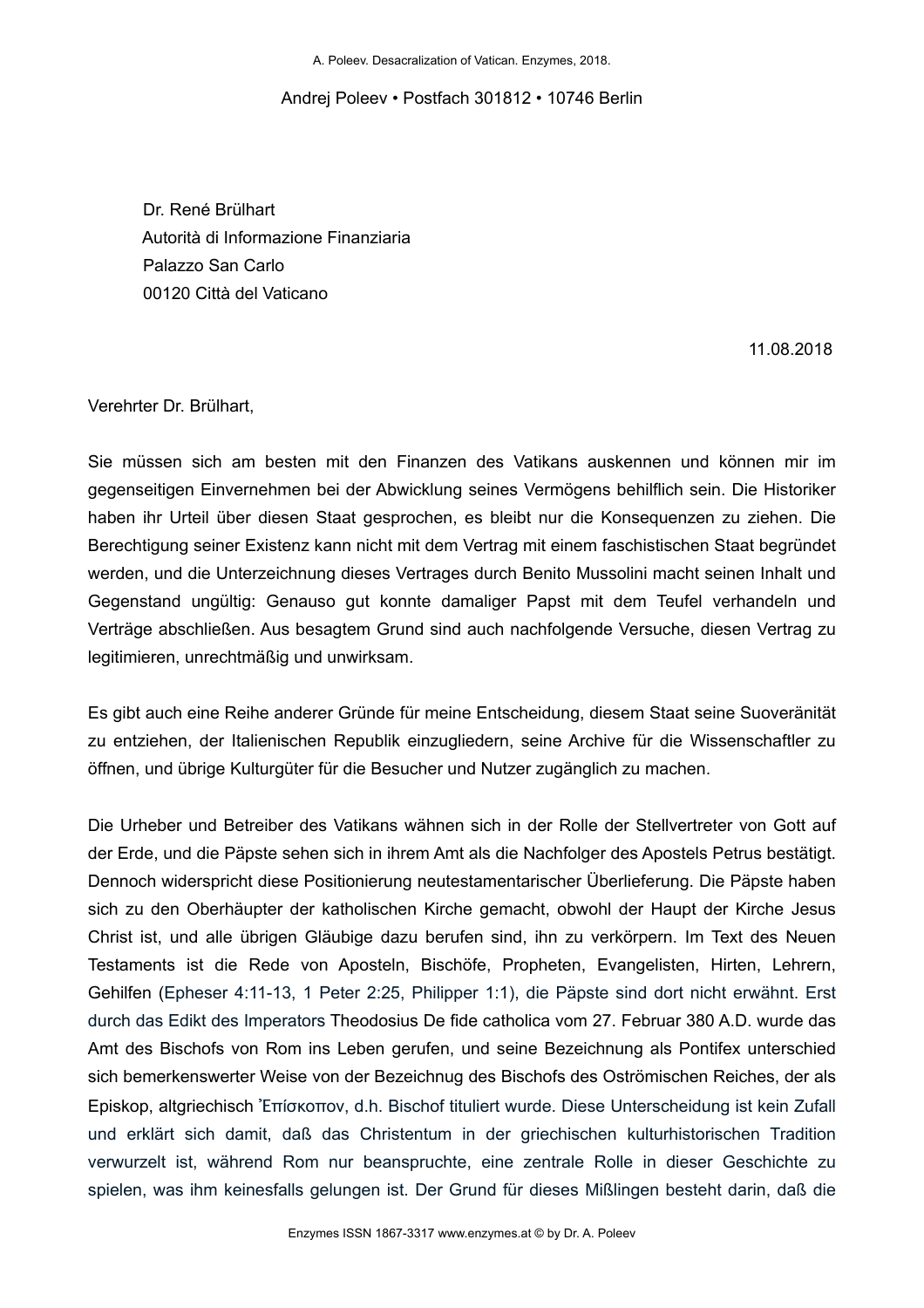Kultur und das Barbarentum unvereinbar sind, und alle bisherige Versuche, das Römische Reich wiederbeleben und in der Reihe seiner Inkarnationen als Heiliges Römisches Rech Deutscher Nation, Tausendjähriges Hitler-Rech, oder Europäische Union wiederherzustellen, zum Scheitern verurteilt sind, weil ihnen die Seele, die Substanz fehlt.

Gleichfalls ist die päpstliche Vorstellung, Brückenbauer zu sein, abwegig. Die Brücken dienten in erster Linie als militärisches Mittel, um zu erobern und anzuschließen, nicht, um Frieden zu bringen und sich zu verständigen. Gleichfalls machen die Päpste keine Konkurenz dem Regebogen, und ihre Residenzen oder Körperschaften sind keine Brücken zwischen Himmel und Erde.

Die Päpste haben sich in der Vergangenheit wie Barbaren verhalten und der letzte Papst in der Geschichte ist unzurechnungsfähig und närrisch. Er ist nach Rom aus Argentinien eingewandert und meint, er kann hier seinen bisherigen Mißbrauch fortführen und betreiben wie bisher, aber noch in einem viel größeren Ausmaß. Kennzeichnend für diesen Mißbrauch ist sein zur Schau gestellter Wahn: Indem er die Füße von Flüchtlingen wäscht oder die Messen in den Gefängnissen zelebriert, zeigt er in aller Öffentlichkeit seine Unfähigkeit, zu unterscheiden, und somit die Abwesenheit jeder Vernunft, und dazu noch krankhaftes Bestreben, sich noch an dem Elend dieser Welt zu bereichern.

Im Gegensatz zu diesem wahnsinnigen Papst hat Jesus die Füße nicht jedem gewaschen, den er begegnete, sondern nur seinen Lehrlingen und Erben, deren Geist bereits durch seine Einwirkung gereinigt wurde (Johannes 13:10, 15:3), und diese Waschung war eine symbolische Geste: Die verschmutzten Füße kann man abwaschen, was unvergleichlich schwierig ist, wenn die Seele verschmutzt ist. Wenn der Papst meint, daß ein Haftanstallt oder ein Hinrichtungsort einen Heiligen mit den Sündern vereinen, dann ist seine Meinung der offensichtliche Ausdrück seines Unverständnises neutestamentarischer Geschichte. In übrigen bewerte ich sein Verhalten als heuchlerisch. Er soll lieber in einen Zirkus wechseln und dort als ein Clown arbeiten – dort findet er sicherlich Anerkennung, die ihm zusteht.

Um meine Ausführung nicht in die Länge zu ziehen, möchte ich an dieser Stelle einen Schlußstrich ziehen. Die Gesellschaft des geheiligten Greiecks erfüllte ihren Auftrag nicht, obwohl genau vorgeschrieben war, wie man die Zeit zwischen dem 1. und dem 2. Advent überbrückt. Weil diese Zeit jetzt abgelaufen ist, gibt es keine Rechtfertigung mehr für das Weiterbestehen eines eigenständigen kirchlichen Staat, und seine Mission ist somit beendet. Forthin wird der Vatikan nur als ein Museum erhalten, und jede Person, die wagt, sich zum Papst zu erklären und eine Botschaft des Himmels auf Erden zu öffnen, wird mit der Frage seiner oder ihrer psychischen Gesundheit konfrontiert.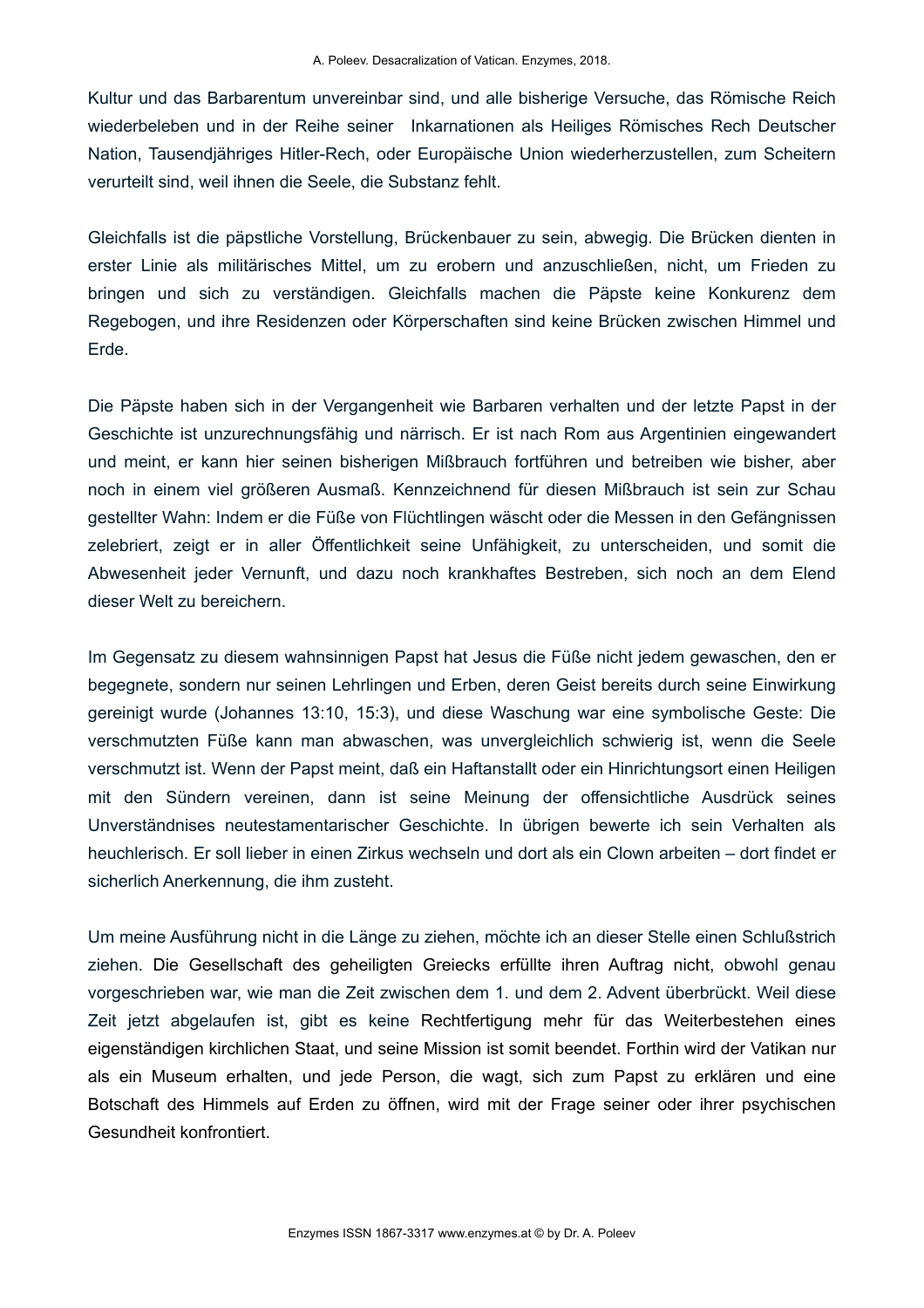Falls Sie geneigt sind, zu kooperieren, möchte ich Sie bitten, mich über die Finanzen und das Vermögen des Vatikans zu informieren und dazu möglichst präzise Angaben zu machen. Andernsfalls wird Ihre derzeitige Stelle neu besetzt.

Andrey Polser

Dr. Andrej Poleev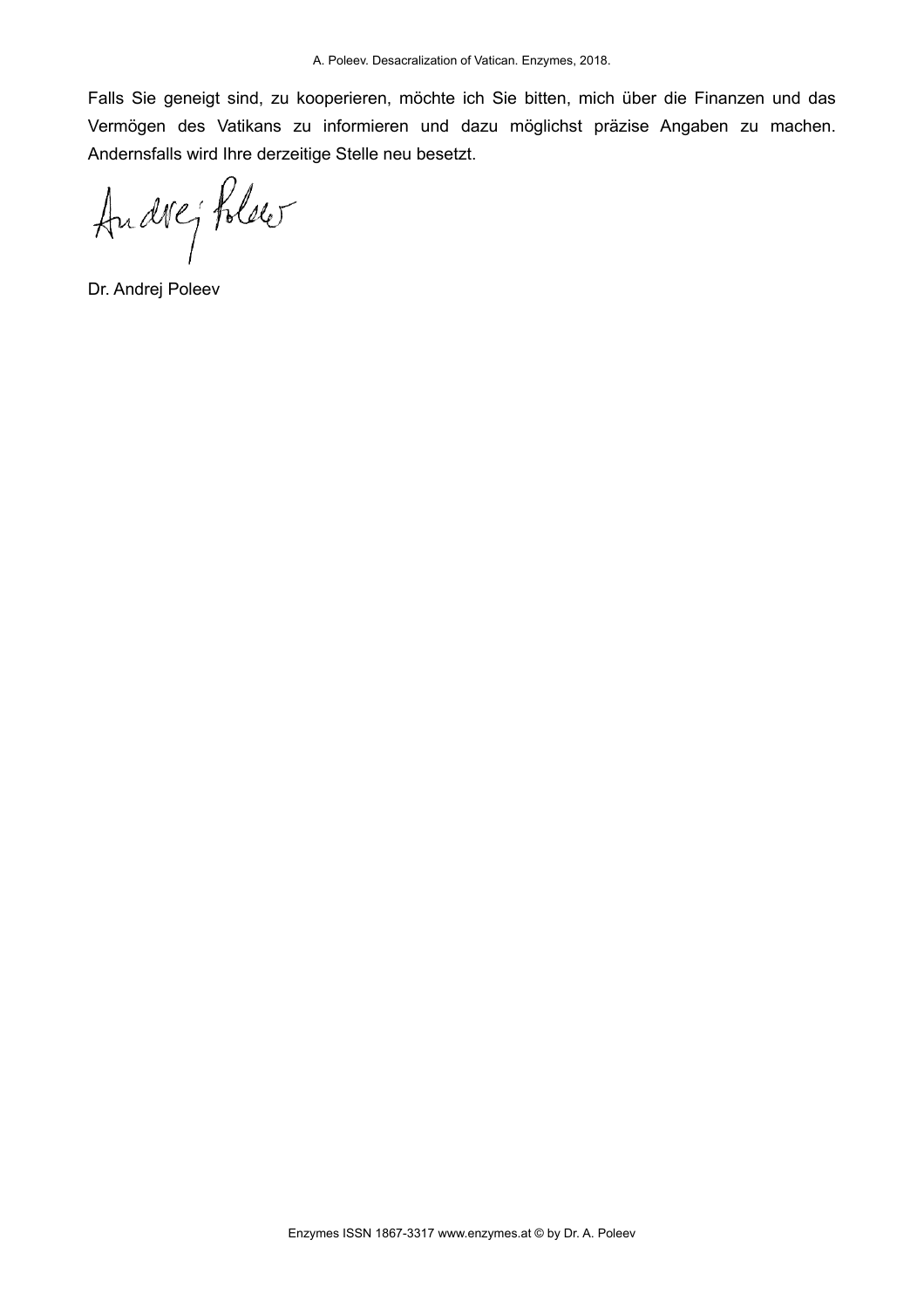Andrej Poleev • Postfach 301812 • 10746 Berlin

 Pietro Benassi Italienische Botschaft Hiroshimastr. 1 10785 Berlin

11.08.2018

Verehrter Botschafter !

In Anlage übersende ich Ihnen mein Schreiben zu Ihrer Kenntnisnahme und zur Kenntnisnahme von Giuseppe Conte, Matteo Salvini, Alberto Bonisoli und Senatoren.

Dr. Andrej Poleev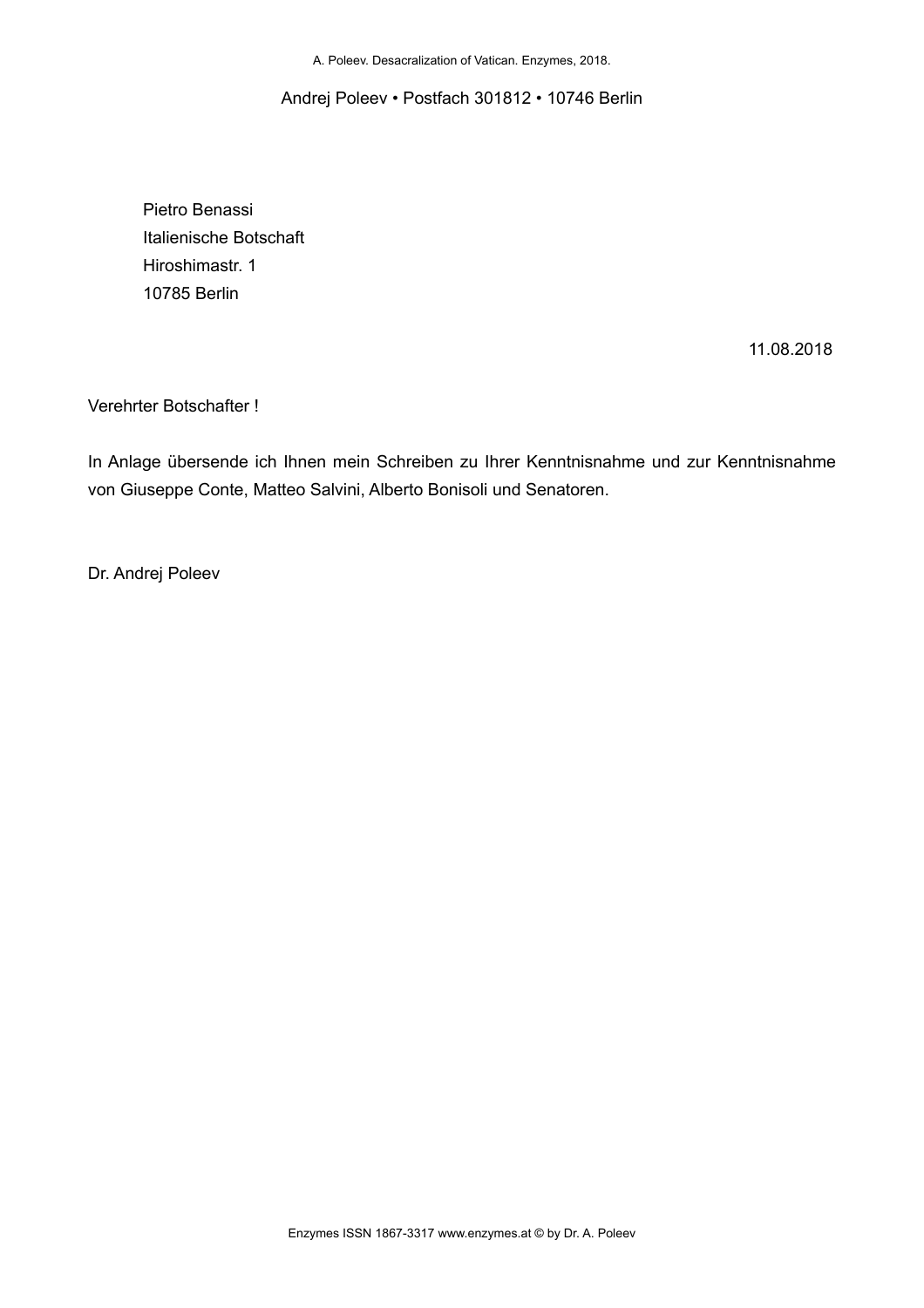Giuseppe Conte, Matteo Salvini, Alberto Bonisoli und Senatoren der Italienischen Republik.

Verehrter Ministerpräsident, Verehrter Innenminister, Verehrter Kulturminister, Verehrte Senatoren !

Ich beabsichtige die Rückführung des Vatikans in die Italienische Republik, was unter bestimmten Bedingungen zustande kommen kann. Diese Bedingungen sind bereits in meinem Schreiben an Dr. Brülhart kurz gefasst und werden noch zu gegebener Zeit präzisiert.

Soviel mir bekannt ist, wird diese Rückführung keinesfalls zu Last der Republik fallen. Erwartungsgemäß werden reduzierten Ausgaben des Vatikans mit seinen bestehenden Ersparnissen gedeckt und dazu kommen noch die Einnahmen aus verschiedenen anderen Quellen. Entsprechende Haushaltsplanung soll in meinem Auftrag ausgearbeitet werden.

Ich erwarte von Ihnen die Bereitschaft, sich mit diesem Vorhaben zu befassen, und den Umständen entsprechend die Italienische Verfassung zu ändern, d.h. Artikel 7 aus der Verfassung herauszunehmen.

Andrej Polser

Dr. Andrej Poleev Berlin, 11.08.2018